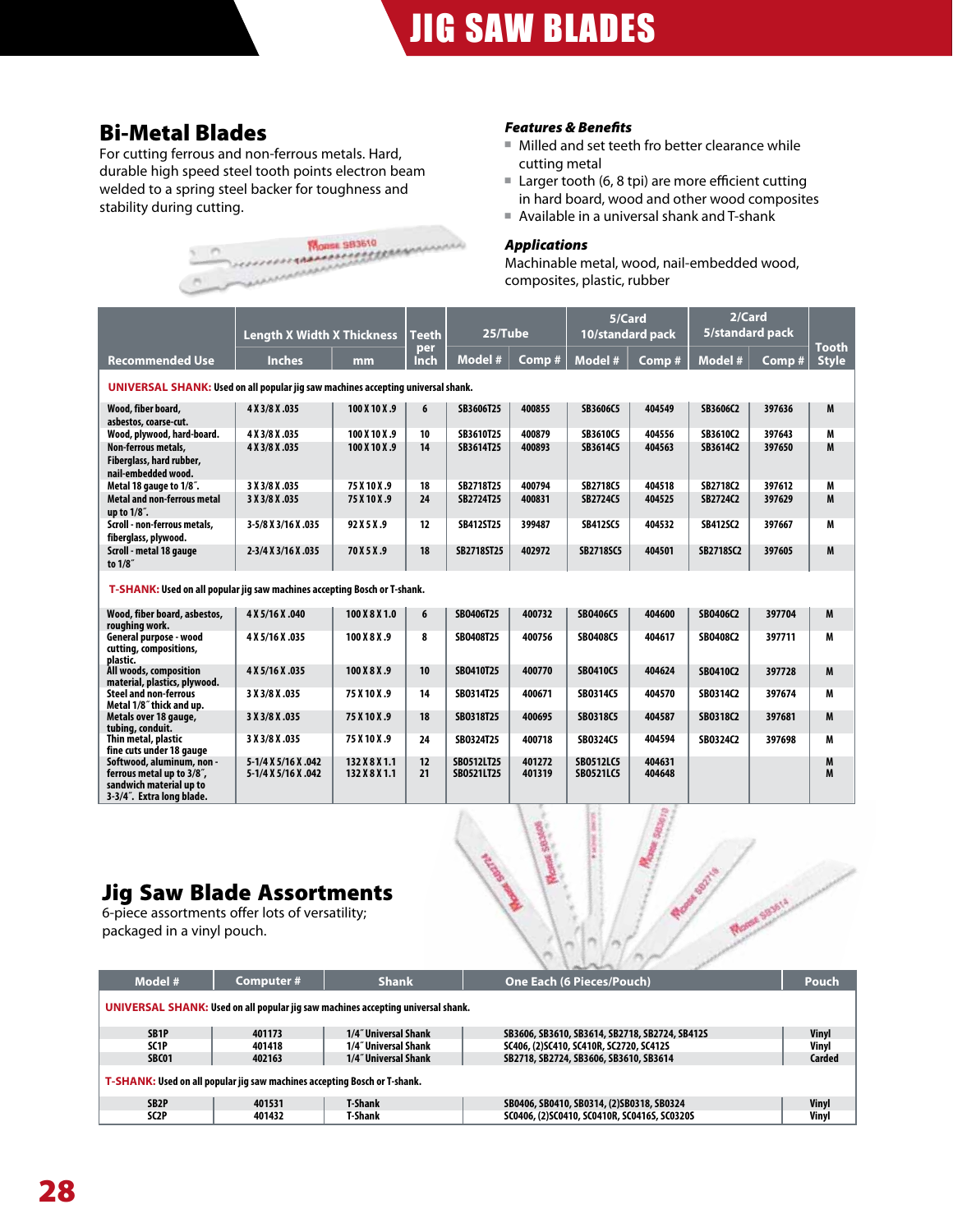# JIG SAW BLADES

# Carbon Blades

Used for cutting all types of wood and non-metallic products. The ground/cross sharpened teeth offer very clean and fast cuts. Specs also available in milled and set style teeth. Shank styles are available in either universal or T-shank.

# *Features & Benefits*

- High quality carbon steel blades are ideal for cutting woods, chipboards, plywoods, plastic, and similar material.
- Available in both universal shank and T-shank
- Tooth styles are either milled or cross sharpened-conical ground

### *Applications*

Softwood, hardwood, chipboards, plywood, plastic



PACKAGING: 5 per card, 10 per standard pack 2 per card, 5 per standard pack

1 MORSE

AM

| <b>Length X Width X Thickness</b>                                                      |                     | Teeth<br>per  | 25/Tube |                   | 5/Card |                  | 2/Card |                  | Tooth  |              |
|----------------------------------------------------------------------------------------|---------------------|---------------|---------|-------------------|--------|------------------|--------|------------------|--------|--------------|
| <b>Recommended Use</b>                                                                 | <b>Inches</b>       | mm            | Inch    | Model #           | Comp#  | Model #          | Comp#  | Model #          | Comp#  | <b>Style</b> |
| UNIVERSAL SHANK: Used on all popular jig saw machines accepting universal shank.       |                     |               |         |                   |        |                  |        |                  |        |              |
| Softwood, hardwood, plywood, chipboard,<br>plastic up to 2" thick. Clean/fast cutting. | 4 X 5/16 X .050     | 100 X 8 X 1.3 | 6       | SC406T25          | 399722 | SC406C5          | 404853 | SC406C2          | 397865 | <b>CGR</b>   |
| Softwood, hardwood, plywood, chipboard,<br>plastic up to 1" thick. Very clean cuts.    | 4 X 5/16 X .050     | 100 X 8 X 1.3 | 10      | <b>SC410T25</b>   | 399746 | <b>SC410C5</b>   | 404860 | <b>SC410C2</b>   | 397889 | <b>CGR</b>   |
| Reverse tooth - non-splitting cuts of laminates,<br>and chipboard. Very clean cutting. | 4 X 5/16 X .060     | 100 X 8 X 1.5 | 10      | <b>SC410RT25</b>  | 399739 | <b>SC410RC5</b>  | 404877 | <b>SC410RC2</b>  | 397872 | <b>CGR</b>   |
| Scroll cutting wood, plywood, plastics 1/4" to 1"<br>thick. Smooth cuts.               | 3-5/8 X 5/16 X .035 | 92 X 8 X .9   | 12      | <b>SC412ST25</b>  | 399760 | <b>SC412SC5</b>  | 404822 | <b>SC412SC2</b>  | 397896 | M            |
| Scroll cutting wood, plywood, plastics 1/4" to 1"<br>thick. Smooth cuts.               | 2-3/4 X 1/4 X .035  | 70 X 6 X .9   | 12      | SC2712T25         | 399678 | SC2712C5         | 404808 | SC2712C2         | 397827 | M            |
| Scroll cutting wood, plywoods, etc. Super fine<br>finish. Ground, taper back.          | 2-3/4 X 3/16 X .050 | 70 X 5 X 1.3  | 20      | SC2720T25         | 399692 | SC2720C5         | 404815 | SC2720C2         | 397834 | <b>CGR</b>   |
| T-SHANK: Used on all popular jig saw machines accepting Bosch or T-shank.              |                     |               |         |                   |        |                  |        |                  |        |              |
| Softwood, hardwood, plywood, chipboard.<br>Fast coarse cutting.                        | 4 X 5/16 X .050     | 100 X 8 X 1.3 | 6       | SC046T25          | 401401 | <b>SC046C5</b>   | 404914 | SC046C2          | 397964 | M            |
| Softwood, hardwood, plywood, chipboard,<br>plastic up to 2" thick. Clean/fast cutting. | 4 X 5/16 X .060     | 100 X 8 X 1.5 | 6       | SC0406T25         | 400329 | SC0406C5         | 404921 | SC0406C2         | 397926 | <b>CGR</b>   |
| Softwood, hardwood, plywood, chipboard,<br>plastic up to 1" thick. Very clean cuts.    | 4 X 5/16 X .060     | 100 X 8 X 1.5 | 10      | SC0410T25         | 400510 | <b>SC0410C5</b>  | 404938 | SC0410C2         | 397940 | <b>CGR</b>   |
| Reverse tooth – non-splitting cuts of laminates,<br>and chipboard. Very clean cutting. | 4 X 5/16 X .060     | 100 X 8 X 1.5 | 10      | <b>SC0410RT25</b> | 400503 | <b>SCO410RC5</b> | 404945 | <b>SC0410RC2</b> | 397933 | <b>CGR</b>   |
| Curved cuts/scroll in softwood and hardwood<br>up to 1" thick. Fast cutting.           | 3 X 5/32 X .040     | 75 X 4 X 1    | 12      | SC0312ST25        | 401142 | <b>SC0312SC5</b> | 404884 | SC0312SC2        | 397902 | M            |
| Curved cuts/scroll in softwood and hardwood<br>up to 1" thick. Fast cutting.           | 3 X 3/16 X .050     | 75 X 5 X 1.3  | 20      | SC0320ST25        | 401364 | SC0320SC5        | 404891 | SC0320SC2        | 397919 | <b>CGR</b>   |
| Curved cuts/scroll in softwood and hardwood<br>up to 2" thick. Fast cutting.           | 4 X 1/4 X .050      | 100 X 6 X 1.3 | 6       | SC0416ST25        | 400534 | <b>SC0416SC5</b> | 404907 | SC0416SC2        | 397957 | <b>CGR</b>   |

**TOOTH STYLE: M** (Milled) **CGR** (Cross Sharpened, Conical Ground)